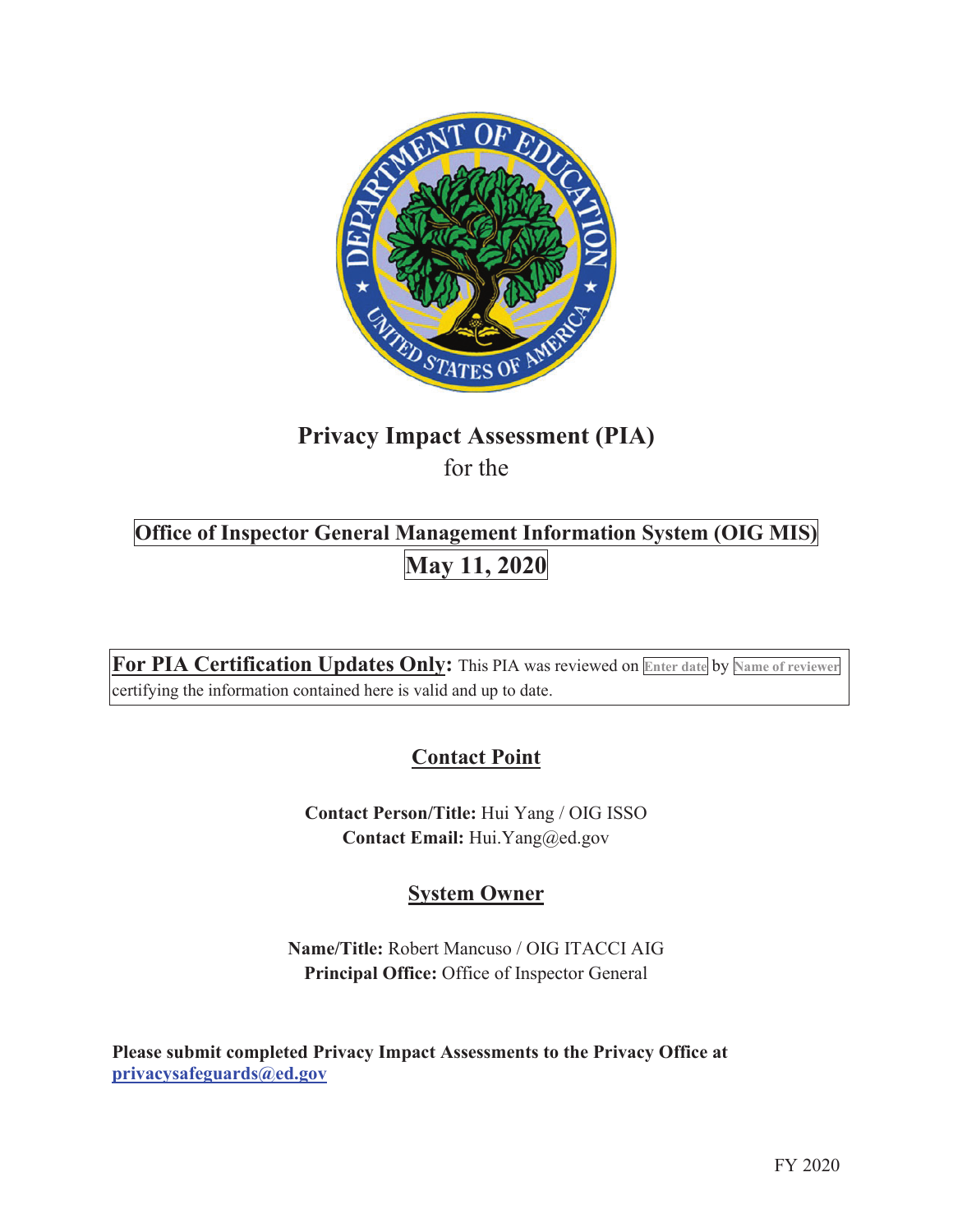*Please complete this Privacy Impact Assessment (PIA) on how personally identifiable information (PII) is collected, stored, protected, shared, and managed electronically by your system. You may wish to consult with your ISSO in completing this document. If a question does not apply to your system, please answer with N/A.*

#### **1. Introduction**

**1.1.** Describe the system including the name, acronym, and a brief description of the program or purpose for the system.

The OIG MIS does not collect any information directly from individuals, but rather it hosts a file server which may store PII obtained by OIG staff in the course of carrying out the operations and work of the OIG.

The Office of Inspector General (OIG) is an independent entity within the U.S. Department of Education (ED) responsible for identifying fraud, waste, abuse, and criminal activity involving ED funds, programs, and operations. OIG conducts independent audits and other reviews and criminal and civil investigations, recommends actions to address systemic weaknesses and improve ED programs and operations, and changes needed in Federal laws and regulations.

The OIG Management Information System (MIS) hosts a file server which contains records from various applications related to the management of files within OIG such as the Counsel Tracking System (CTS) and the Evidence Tracker. OIG counsel staff utilize the CTS to track and manage tasks, assignments and other essential information to the agency's legal mission in an orderly, systematic and accurate manner. OIG investigators utilize the Evidence Tracker application to track the chain of custody of evidence collected.

**1.2.** Describe the purpose for which the personally identifiable information  $(PII)^{1}$  is collected, used, maintained or shared.

PII may be obtained by auditors and investigators and maintained in MIS to conduct, supervise, and coordinate audits relating to Department programs and operations as required by the IG Act. Audit objectives frequently require that auditors and investigators examine whether recipients of Federal funds complied with expenditure, use, and disbursement requirements and PII may be present in pieces of evidence. The nature and amount of PII maintained varies by the objective and topic of the audit but

<sup>&</sup>lt;sup>1</sup> The term "personally identifiable information" refers to information which can be used to distinguish or trace an individual's identity, such as their name, social security number, biometric records, etc. alone, or when combined with other personal or identifying information which is linked or linkable to a specific individual, such as date and place of birth, mother's maiden name, etc. OMB Circular A-130, page 33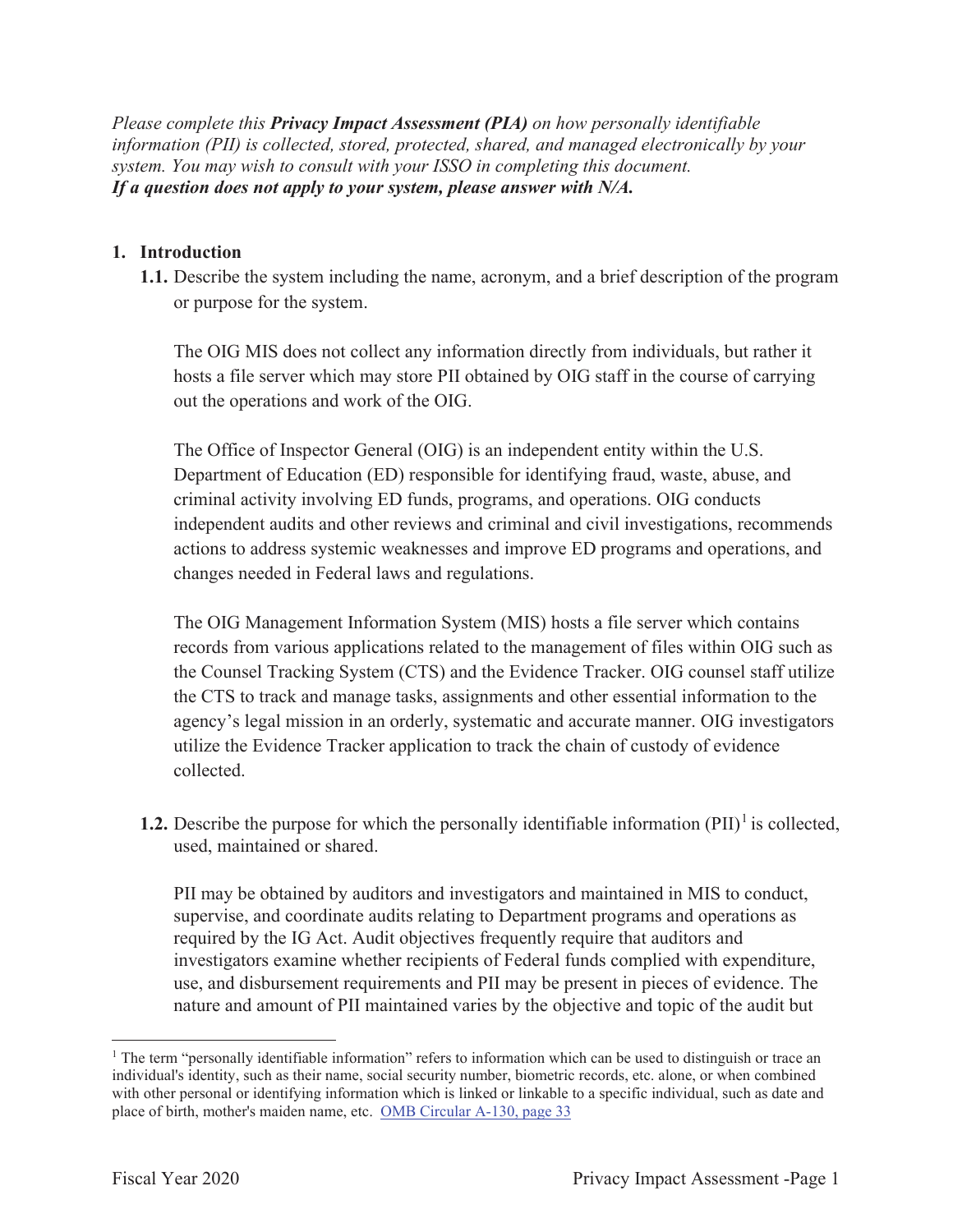OIG makes every effort to avoid collecting PII.

**1.3.** Is this a new system, or one that is currently in operation?

#### Currently Operating System

**1.4.** Is this PIA new, or is it updating a previous version?

#### Updated PIA

**1.5.** Is the system operated by the agency or by a contractor?

#### Agency

**1.5.1.** If the system is operated by a contractor, does the contract or other acquisitionrelated documents include privacy requirements?

 $\overline{M}$  N/A Click here to select.

### **2. Legal Authorities and Other Requirements**  *If you are unsure of your legal authority, please contact your program attorney.*

**2.1.** What specific legal authorities and/or agreements permit and regulate the collection and use of data by the system? Please include name and citation of the authority.

Inspector General Act of 1978, as amended, 5 U.S.C. Appendix § 6(a) (The Inspector General Act) authorizes the Inspector General to have access to all records, reports, audits, reviews, documents papers, recommendations, or other material available to the applicable establishment which relate to programs and operations with respect to which the Inspector General has responsibilities under the Act.

#### **SORN**

**2.2.** Is the information in this system retrieved by an individual's name or personal identifier such as a Social Security Number or other identification?

Yes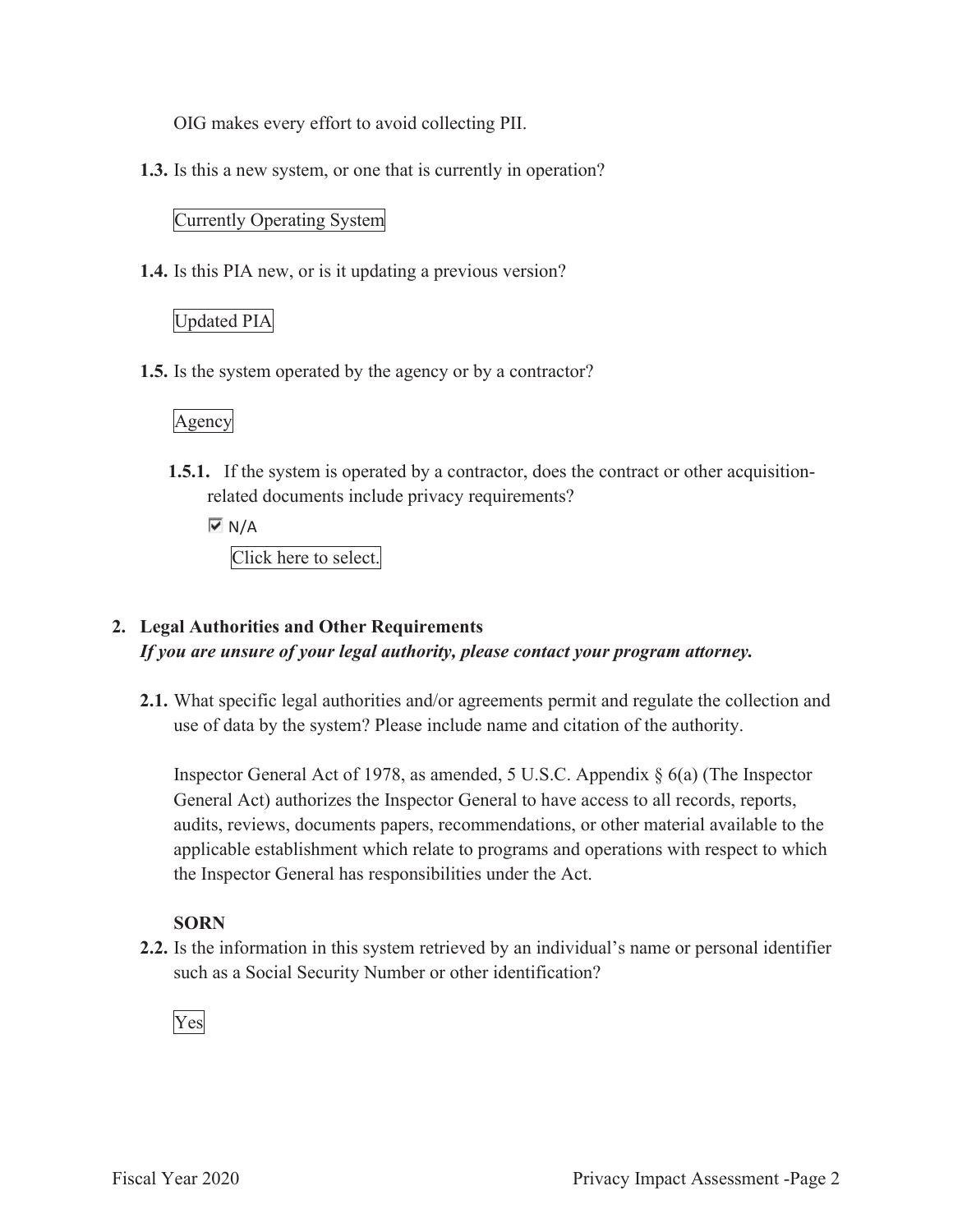**2.2.1.** If the above answer is **YES,** this system will need to be covered by Privacy Act System of Records Notice(s)  $(SORN(s))$ .<sup>2</sup> Please provide the SORN name, number, Federal Register citation and link, or indicate that a SORN is in progress.

 $\Box N/A$ 

Investigative Files of the Inspector General (18-10-01) last fully published in the Federal Register on June 26, 2003 at 68 FR 38153, altered on June 14, 2010 at 75 FR 33608, and again on August 20, 2012 at 77 FR 50091.

Non-Federal Auditor Referral, Suspension, and Debarment File last fully published in the Federal Register on June 4, 1999 at 64 FR 30155 and corrected on December 27, 1999 at 64 FR 72406.

Hotline Complaint Files of the Inspector General last fully published in the Federal Register on June 4, 1999 at 64 FR 30157, corrected on December 27, 1999 at 64 FR 72407 and amended on July 12, 2010 at 75 FR 39669.

**2.2.2.** If the above answer is **NO**, explain why a SORN was not necessary. For example, the information is not retrieved by an identifier, the information is not maintained in a system of records, or the information is not maintained by the Department, etc.

 $\overline{M}$  N/A

Click here to enter text.

#### **Records Management**

**If you do not know your records schedule, please consult with your records liaison or send an email to RMHelp@ed.gov**

**2.3.** What is the records retention schedule approved by National Archives and Records Administration (NARA) for the records contained in this system? Please provide all relevant NARA schedule numbers and disposition instructions.

Ed 270 Program Management files- Electronic Information Systems Item 4 (Office of Inspector General Management (OIG) Information System (MIS)Master Data files. Temporary Cut off files annually Destroy/delete 5 years after file cutoff. NARA Job Number N1-441-10-001(1A4).

<sup>&</sup>lt;sup>2</sup> A System of Records Notice (SORN) is a formal notice to the public that identifies the purpose for which PII is collected, from whom and what type of PII is collected, how the PII is shared externally (routine uses), and how to access and correct any PII maintained by ED. https://connected.ed.gov/om/Documents/SORN-Process.pdf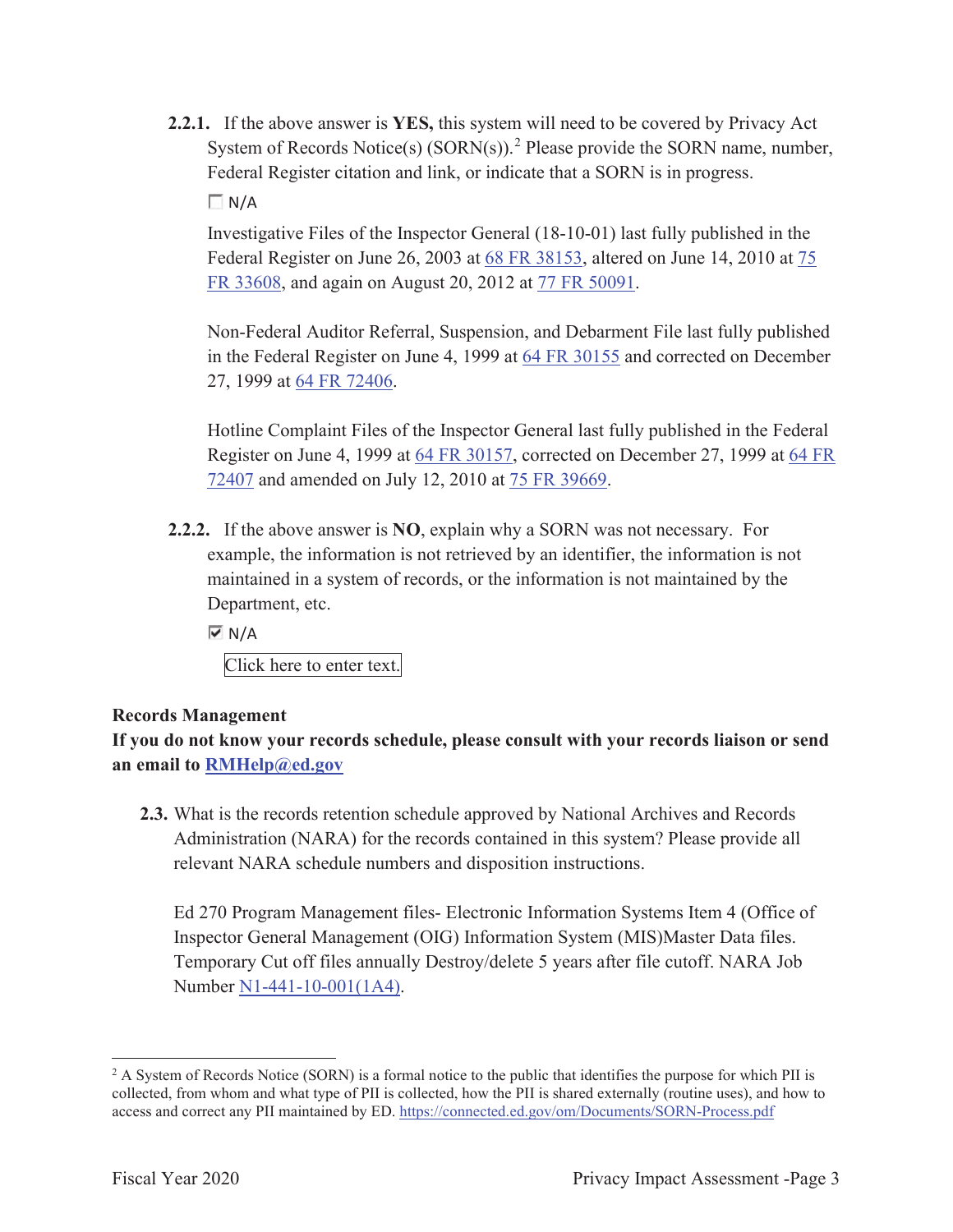**2.4.** Is the PII contained in this system disposed of appropriately, and in accordance with the timelines in the records disposition schedule?

Yes

#### **3. Characterization and Use of Information**

#### **Collection**

**3.1.** List the specific PII elements (e.g., name, email, address, phone number, date of birt h, Social Security, etc.) that the system collects, uses, disseminates, or maintains.

MIS may store, maintain, and use name, email address, phone number, date of birth, and Social Security number (SSN) of Federal employees, contractors, or members of the public who are necessary in the success of reaching an audit's objective. Additional elements that would specifically relate to the nature of the audit or investigation could include information related to an individual's finances, income, education or other area related to an audit's objective.

**3.2.** Does the system collect only the minimum amount required to achieve the purpose stated in Question 1.2?



**3.3.** What are the sources of PII collected (e.g., individual, school, another agency, commercial sources, etc.)?

Any PII maintained in MIS will come from an OIG auditor or investigator who obtains it from a source. During the course of an audit or investigation, during which PII may be intentionally or unintentionally obtained, PII may be collected from a variety of sources including Department of Education records, institutions of higher education, financial institutions, Federal State or local records, interviews with witnesses, documents and other material furnished by nongovernmental sources, State licensing boards, professional organizations, employees of Federal state or local agencies, members of the public, officers and employees of non-governmental organizations involved with or have a knowledge of Department programs, contracts, or funds.

**3.4.** How is the PII collected from the stated sources listed in Question 3.3 (e.g., paper form, web page, database, etc.)?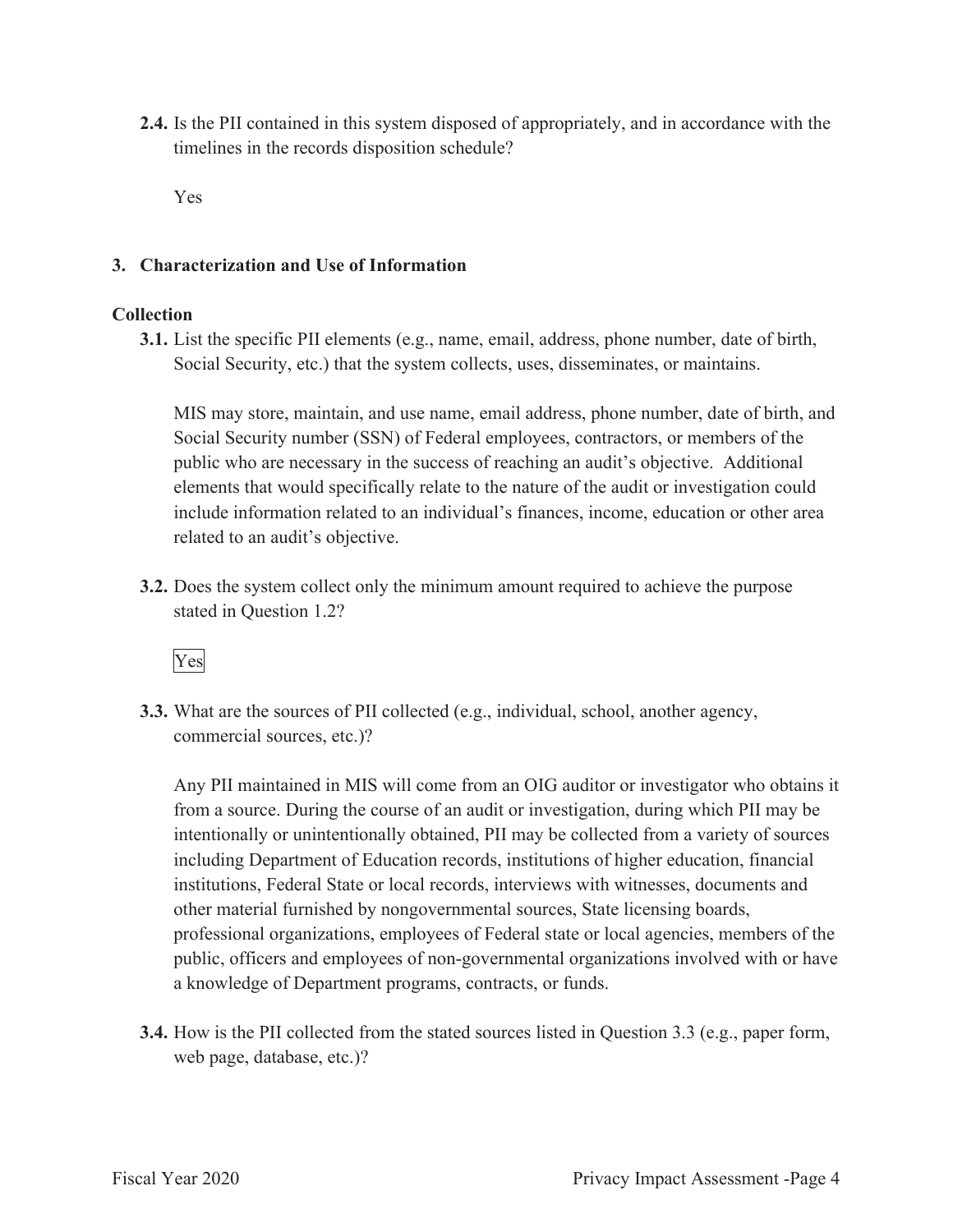PII is collected through investigations and audits by investigators and auditors which can include oral interviews, paper or electronic documents, searches on public facing websites, or emails. Auditors and investigators will upload all collected evidence containing PII within the MIS electronic boundary.

**3.5.** How is the PII validated or confirmed to ensure the integrity of the information collected?<sup>3</sup> Is there a frequency at which there are continuous checks to ensure the PII remains valid and accurate?

The validity of any PII or other evidence collected is critical to the functions of OIG and the responsibility of auditors and investigators. Through the course of an audit or investigation, PII would be validated across the different sources of evidence by the auditor or investigator handing the case. The purpose of an investigation would be to identify inconsistencies.

#### **Use**

**3.6.** Describe how the PII is used to achieve the purpose stated in Question 1.2 above.

PII collected during the conduct of audits are in instances primarily where individual records are tracked using PII data as a unique identifier. Collecting PII is critical to audit work in any case where a review of individual-level data is required by the audit objective.

**3.7.** Is the system using PII for testing/researching new applications or information systems prior to deployment or for training employees?

#### No

**3.7.1.** If the above answer is **YES,** what controls are in place to minimize the risk and protect the data?

 $\overline{M}$  N/A Click here to enter text.

#### **Social Security Numbers**

*It is the Department's Policy that, in order to collect Social Security Numbers, the System Owner must state the collection is: 1) authorized by law, 2) necessary for an agency purpose, and 3) there is no reasonable alternative.* 

<sup>&</sup>lt;sup>3</sup> Examples include restricted form filling, account verification, editing and validating information as it's collected, and communication with the individual whose information it is.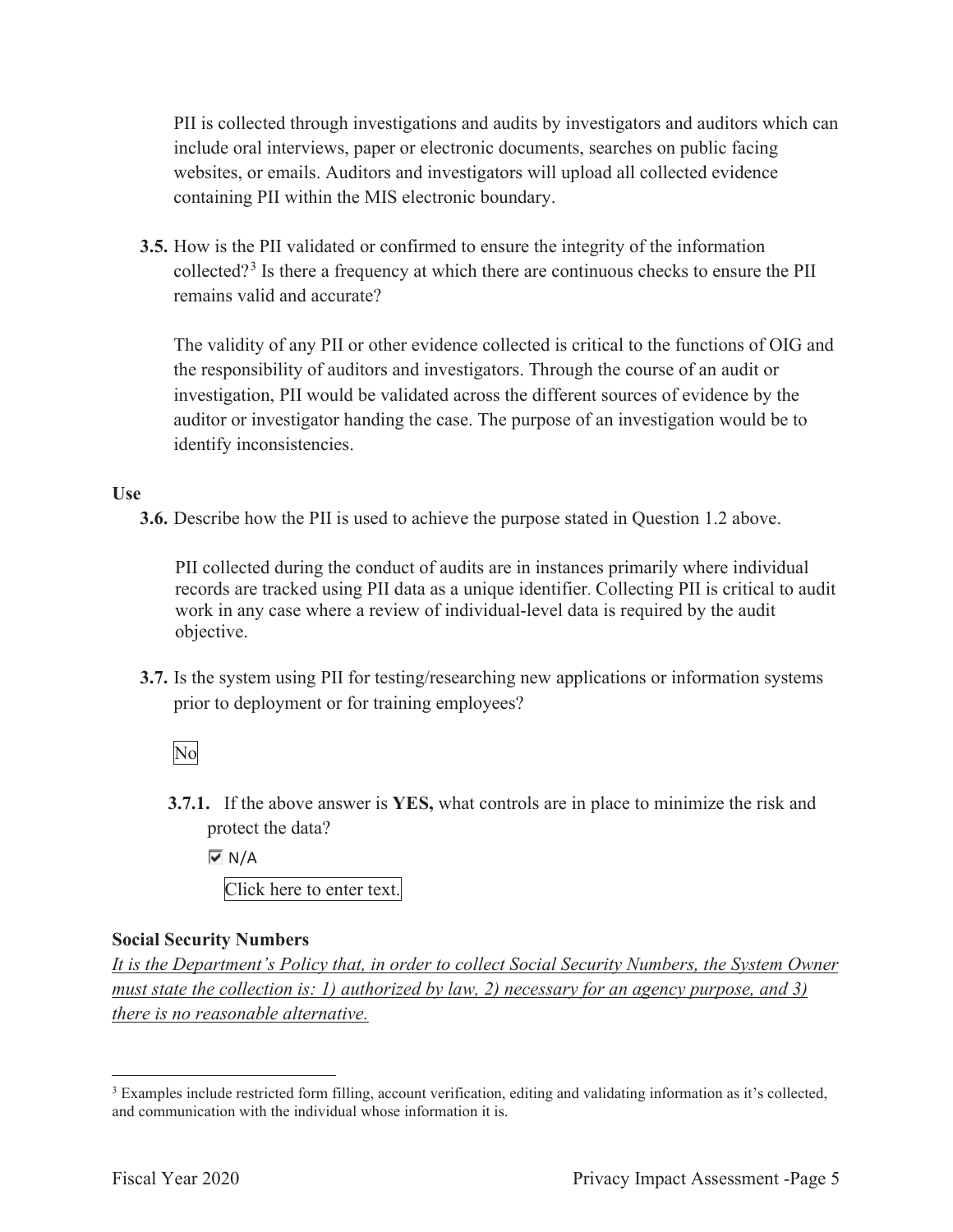**3.8.** Does the system collect Social Security Numbers? Note that if the system maintains Social Security Numbers but does not explicitly collect them, answer 3.8.1 to address the purpose for maintaining them.

No

**3.8.1.** If the above answer is **YES**, explain the purpose for its collection, and how the SSN will be used.

 $\Box N/A$ 

MIS may maintain SSNs which are obtained by auditors and investigators in the course of linking records across various sources of evidence so they can retrieve them for audit and investigative purposes.

The use of SSNs is solely to determine compliance with Federal requirements consistent with OIG objectives. The maintenance of SSNs is limited whenever possible however it is impossible to avoid collecting them as long as the information systems or programs that the OIG audits or investigates use them for identification purposes.

**3.8.2.** Specify any alternatives considered in the collection of SSNs and why the alternatives were not selected.

 $\overline{M}$  N/A

Click here to enter text.

#### **4. Notice**

**4.1.** How does the system provide individuals with notice about the collection of PII prior to its collection (e.g., direct notice, such as a Privacy Act Statement (if applicable) or public notice, such as a SORN, PIA,)? If notice is not provided, explain why not.

OIG MIS does not collect PII directly from individuals so the system does not provide notice to individuals.

Additionally, MIS contains records that are maintained in systems of records which are exempt from requirements of the Privacy Act. Please refer to the SORNs referenced in 2.2.1 for more information.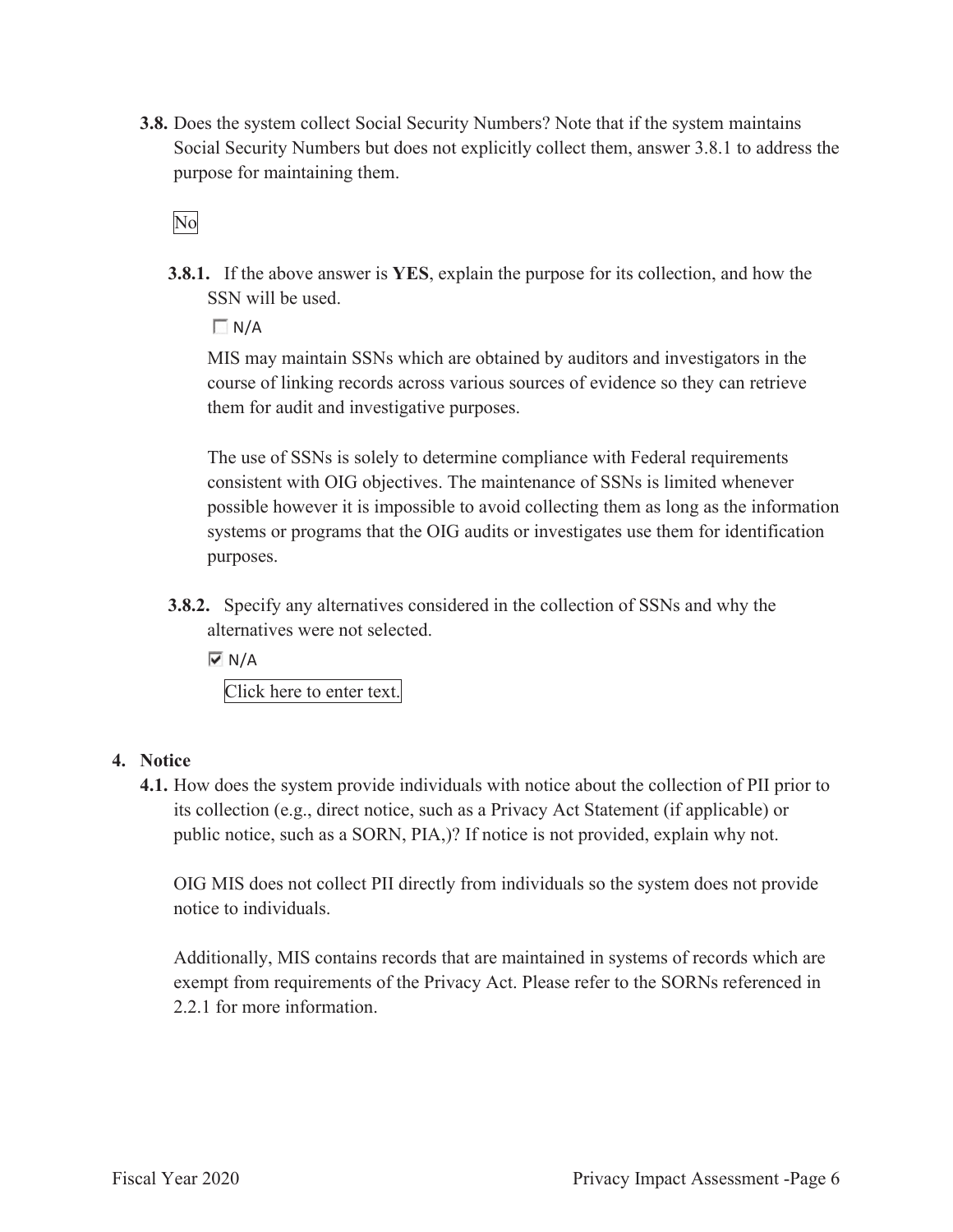**4.2.** Provide the text of the notice or the link to the webpage where the notice is posted if notice is provided other than by SORN or PIA.

 $\overline{M}$  N/A

Click here to enter text.

**4.3.** What opportunities are available for individuals to consent to uses (including new uses of previously collected PII), decline to provide PII, or opt out of the project?

OIG does not provide, at that time, an opportunity for individuals to consent to use of their PII. The auditees may or may not provide such notice or opportunities when they initially collect that information for program or other purposes however, such audits and access to information is mandated under the IG Act.

**4.4.** Is the notice referenced in Question 4.1 reviewed and revised when there are changes in the practice, policy, or activities that affect the PII and privacy to ensure that individuals are aware of and can consent to, where feasible, these changes?

No

#### **5. Information Sharing and Disclosures**

#### **Internal**

**5.1.** Will PII be shared internally with other ED principal offices? If the answer is **NO**, please skip to Question 5.4.

No

**5.2.** What PII will be shared and with whom?

 $\overline{M}$  N/A

Click here to enter text.

**5.3.** What is the purpose for sharing the specified PII with the specified internal organizations?

 $\overline{M}$  N/A

Click here to enter text.

#### **External**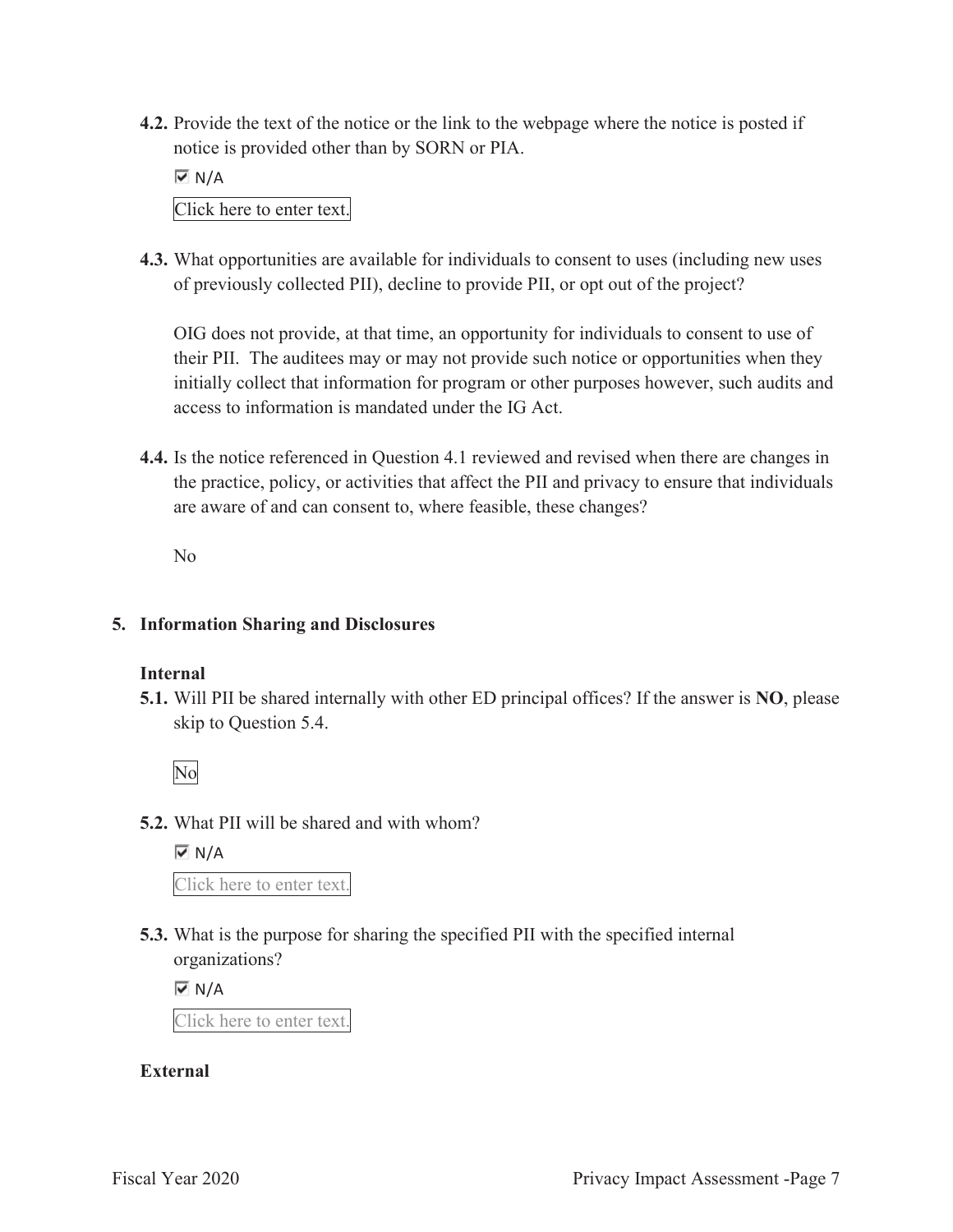**5.4.** Will the PII contained in the system be shared with external entities (e.g. another agency, school district, the public, etc.)? If the answer is **NO**, please skip to Question 6.1.

Yes

**5.5.** What PII will be shared and with whom? List programmatic disclosures only.<sup>4</sup> **Note: If you are sharing Social Security Numbers externally, please specify to whom and for what purpose**.

 $\Box N/A$ 

OIG may share information with all other law enforcement agencies at the local, state, and Federal level including but not limited to the Federal Bureau of Investigations and the U.S. Attorney's office. OIG may also share PII with the Government Accountability Office (GAO), Council of the Inspectors General on Integrity and Efficiency (CIGIE), and other standard setting organizations. Additionally, pursuant to a routine use published in the SORN entitled "Investigative Files of the Inspector General" PII may be disclosed to public and private entities during the course of an investigation.

**5.6.** What is the purpose for sharing the PII with the specified external entities?

 $\Box N/A$ 

In many investigations, the subject violator has committed other violations which may fall under the jurisdiction of other law enforcement agencies. In this regard, the auditor or investigator will share information with the appropriate agency in order to ensure that noted criminal, civil, or administrative violations or weaknesses are addressed. The OIG may share information with the GAO, CIGIE, and other standard setting organizations for the purposes of required peer review.

The OIG may share information with public and private entities for the purposes of obtaining additional information in the course of an audit or investigation.

**5.7.** Is the sharing with the external entities authorized?

 $\Box N/A$ Yes

**5.8.** Is the system able to provide and retain an account of any disclosures made and make it available upon request?

 $\Box N/A$ 

<sup>4</sup> If this information is covered by Privacy Act System of Records Notice (SORN) please list only relevant programmatic disclosures listed under the Routine Uses section.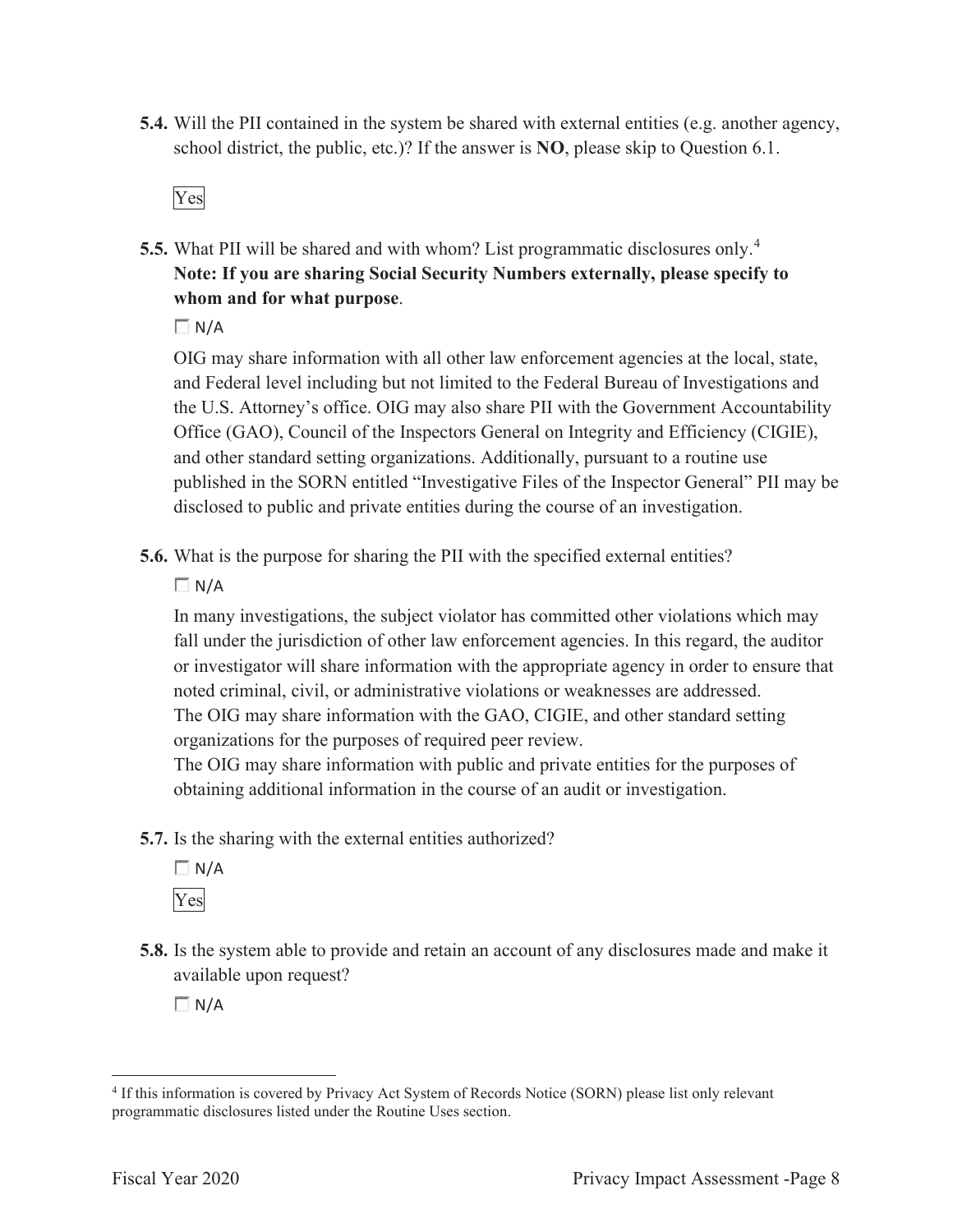Yes

**5.9.** How is the PII shared with the external entity (e.g. email, computer match, encrypted line, etc.)?

 $\Box N/A$ 

Information is always shared in a secure electronic fashion which at a minimum includes encrypting the data with a password that meets our internal OIG password policies. In limited situations, OIG may choose to hand - carry hard copy documents or utilize the signature required, overnight mail to transmit any documents that are shared.

**5.10.** Is the sharing pursuant to a Computer Matching Agreement (CMA), Memorandum of Understanding (MOU), or other type of approved sharing agreement with another agency?

 $\Box N/A$ Yes

**5.11.** Does the project place limitation on re-disclosure?

 $\Box N/A$ Yes

#### **6. Redress**

**6.1.** What are the procedures that allow individuals to access their own information?

Individuals are not allowed to access their own information because the information is obtained for the purpose of conducting audits and investigations. The information maintained in OIG MIS is covered under System of Records Notices that the Department has claimed exemptions from the Privacy Act. Please see 34 CFR 5b.11(b) for more information.

**6.2.** What procedures are in place to allow the subject individual to correct inaccurate or erroneous information?

Individuals are not allowed to access their own information because the information is obtained for the purpose of conducting audits and investigations. The information maintained in OIG MIS is covered under System of Records Notices that the Department has claimed exemptions from the Privacy Act. Please see 34 CFR 5b.11(b) for more information.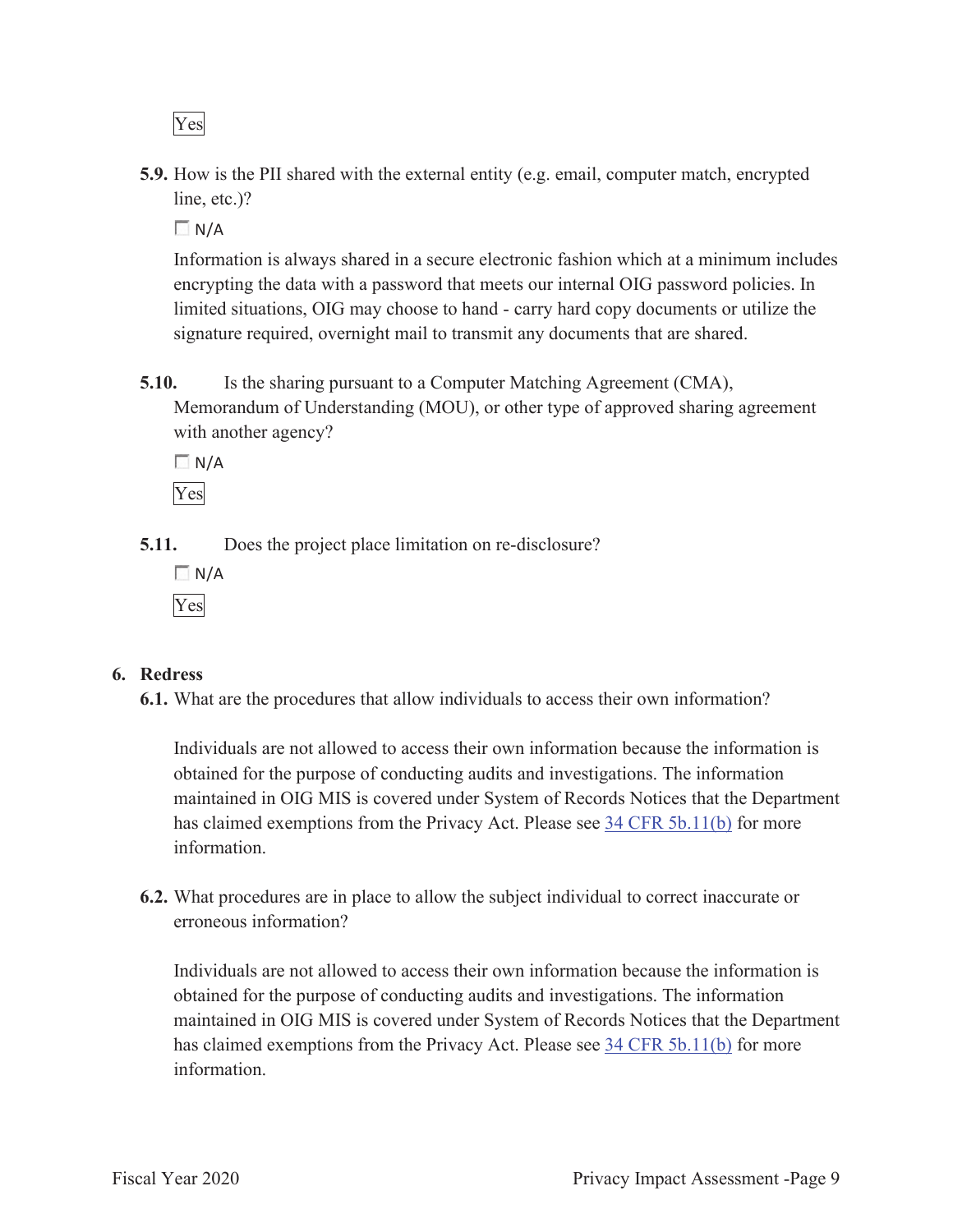**6.3.** How does the project notify individuals about the procedures for correcting their information?

Information regarding the record access and amendment exemptions can be found at 34 CFR 5b.11 and in the SORNs listed in question 2.2.1. .

#### *7.* **Safeguards**

#### *If you are unsure which safeguards will apply, please consult with your ISSO.*

**7.1.** Does the principal office work with their CSO/ISSO to build privacy & security into the system and build privacy extensions to the extent feasible?



**7.2.** Is an Authority to Operate (ATO) required?

Yes

**7.3.** Under NIST FIPS Pub. 199, what is the security categorization of the system: **Low, Moderate, or High?** 

 $\Box$  N/A Moderate

**7.4.** What administrative, technical, and physical safeguards are in place to protect the information?

Only authorized and approved users have access to MIS. Access is extremely limited and controlled utilizing multifactor authentication for all users. Access can only be gained by using the ED internal networks and employees and contractors can only gain access to the network after completed an annual cybersecurity and privacy training. MIS is developed and maintained by ED contractors and is housed within a secure and controlled facility. Access to the computer lab is limited to authorized ED personnel only. The general public does not have access to MIS. MIS data is encrypted while in transit and at rest. Monitoring controls are in place to determine if there is unauthorized accessor downloading of the data.

Additionally, there are common controls implemented on the OIG MIS to safeguard information. These controls are provided by the Department and include, Intrusion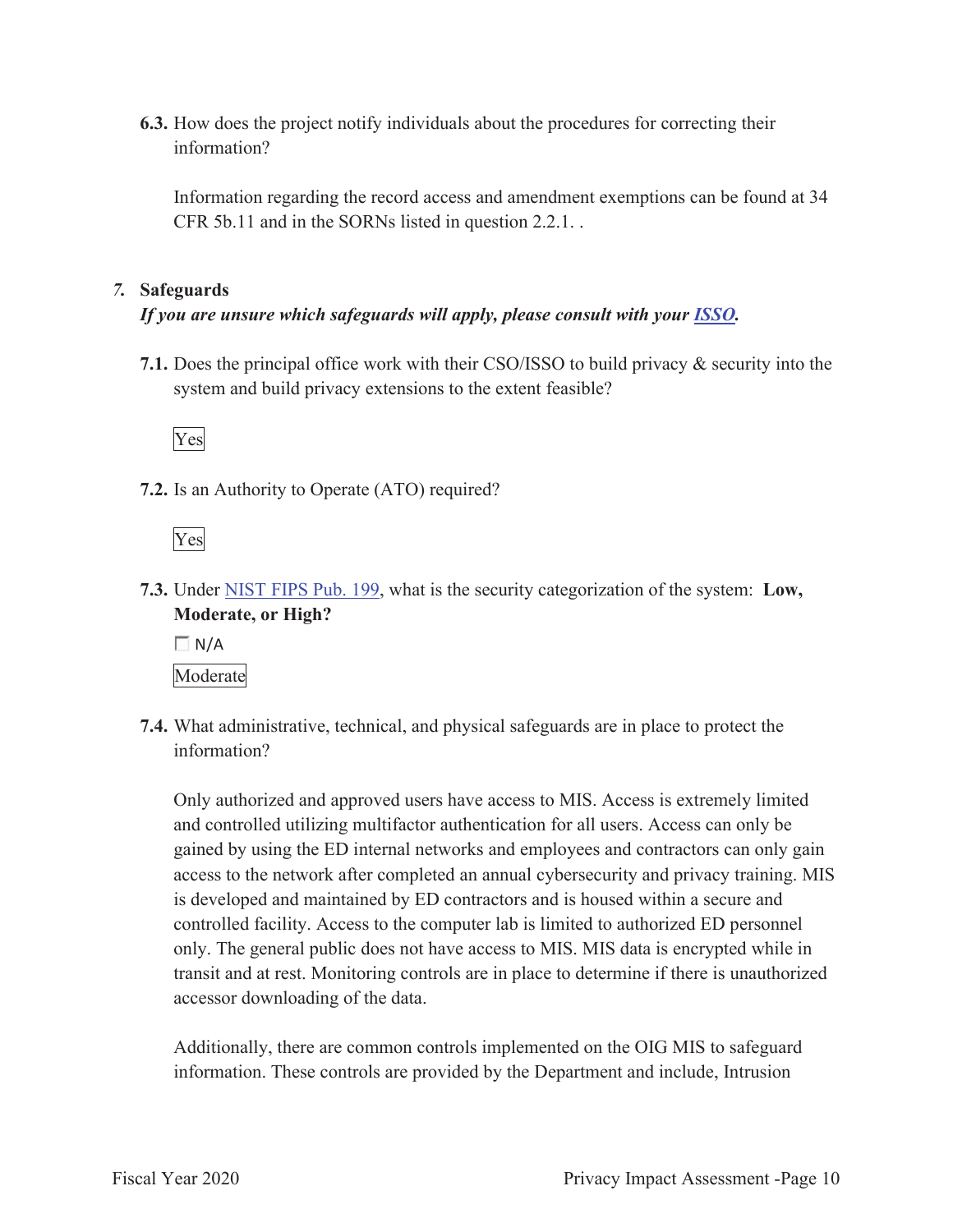Prevention and Intrusion Detections Systems (IPS/IDS), Anti-virus (AV) software on workstations and servers and Data Loss Prevention (DLP) software.

**7.5.** Is the information in the system appropriately secured in accordance with the IT security requirements and procedures as required by Federal law and policy?

Yes

**7.6.** Has a risk assessment been conducted where appropriate security controls to protect against that risk have been identified and implemented?



**7.7.** Please describe any monitoring, testing or evaluation conducted on a regular basis to ensure the security controls continue to work properly at safeguarding the PII.

This is a FISMA reportable system and is reviewed annually and as needed when significant changes to the system occur. As part of the Department's continuous monitoring program, MIS is expected to review and renew their Authorization to Operate on a regular basis. This process includes audits of the implemented security and privacy controls by independent assessors. Findings from these audits produce Plans of Actions and Milestones (POAMs) for OIG to remediate. Self-assessments are also conducted on a annual basis as are incident response and contingency plan testing. On a more frequent basis, scans are performed to check for vulnerabilities and available patches.

#### **8. Auditing and Accountability**

**8.1.** How does the system owner assess and ensure that the PII is used in accordance with stated practices in this PIA?

Each year, OIG selects a random sample of projects to evaluate for compliance with government auditing standards and additional OIG procedures. The evaluation determines if OIG is collecting information in accordance with and for the purposes stated in this PIA. In addition, MIS is subjected to continuous security monitoring and annual security self-assessment.

**8.2.** Does the system owner continuously monitor and audit the privacy controls to ensure effective implementation?